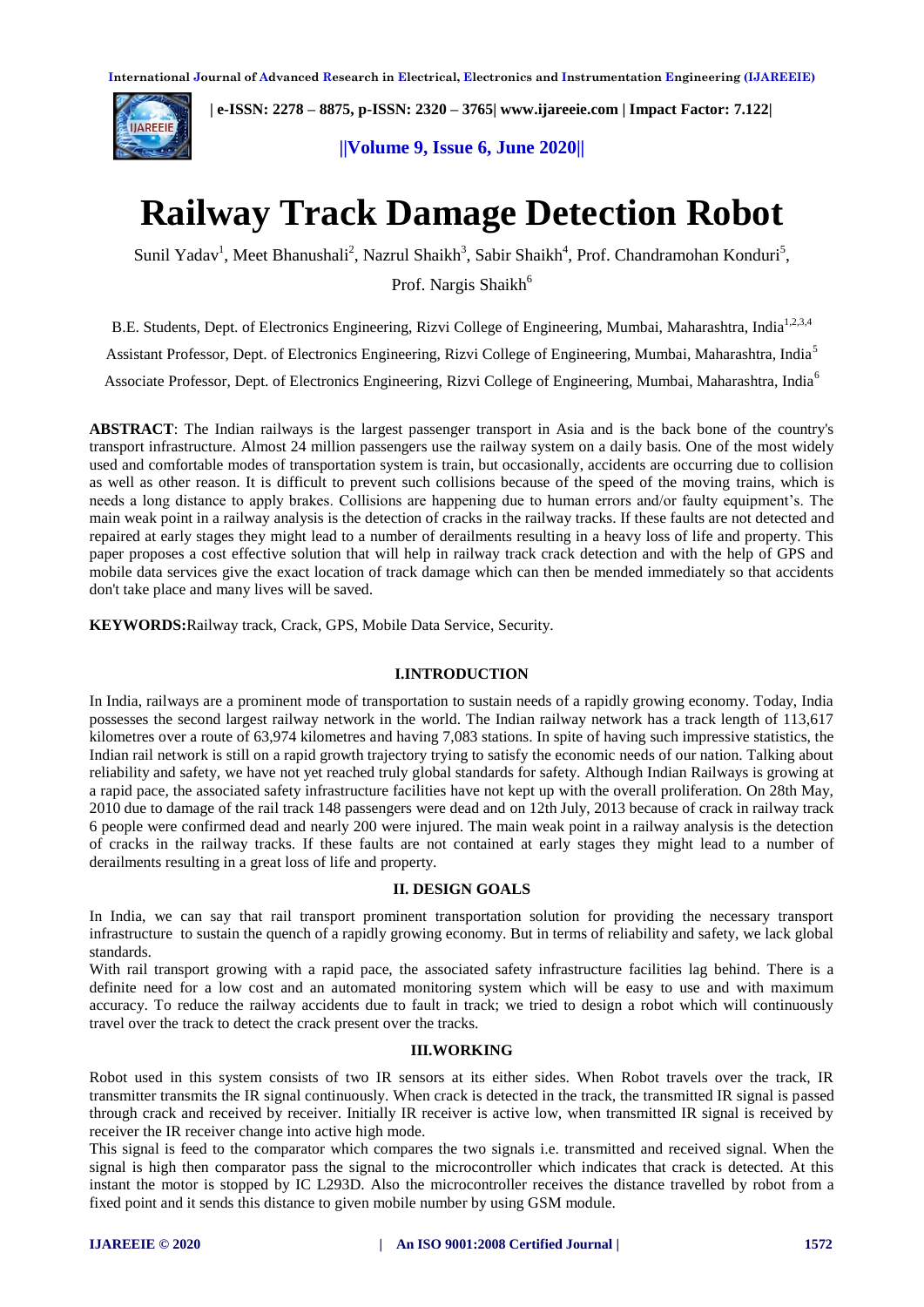**International Journal of Advanced Research in Electrical, Electronics and Instrumentation Engineering (IJAREEIE)** 

**IIAREEIE** 

 **| e-ISSN: 2278 – 8875, p-ISSN: 2320 – 3765[| www.ijareeie.com](http://www.ijareeie.com/) | Impact Factor: 7.122|** 

# **||Volume 9, Issue 6, June 2020||**

## **IV.BLOCK DIAGRAM**

Block diagram of the designed system is as shown in Fig. 1.



Fig. 1 Block diagram of the system

When the robot is Powered ON, it moves along the model track. The two IR obstacle sensors are fixed on the both sides of the track. The IR Obstacle sensors observe the condition of the tracks. When a crack is detected by the IR sensor the vehicle stops at that position and send the distance to mobile number of the control room. When the vehicle stops the GSM model starts working and GSM module sends the text message to the number by using SIM card that is inserted into the module. Once the message has been successfully delivered to the number, the vehicle resumes its movement forward depending on the type of crack. The designed Railways Track Crack Detection Autonomous Vehicle has been successfully tested on the model track and the detected location has been sent to the phone number.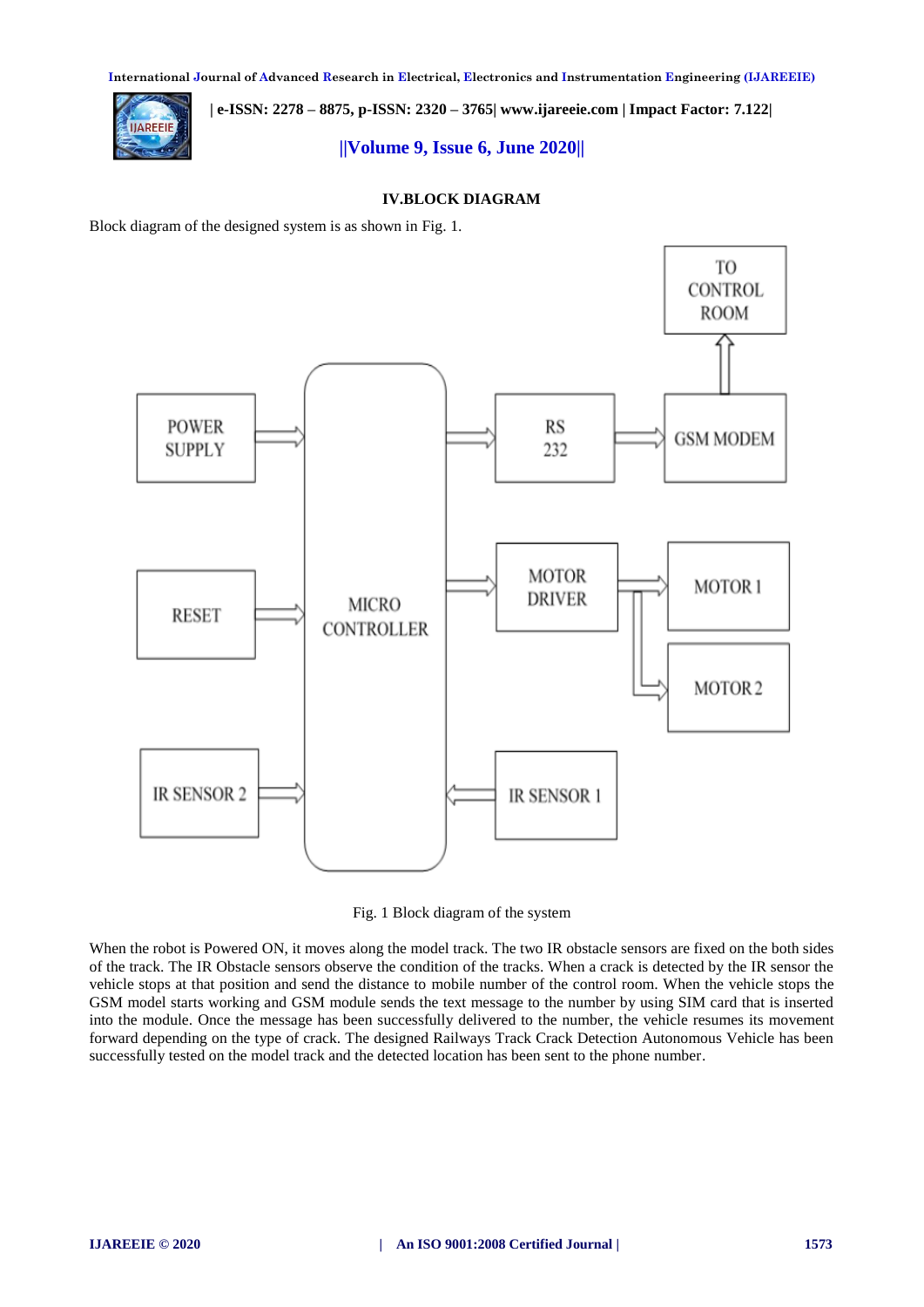**International Journal of Advanced Research in Electrical, Electronics and Instrumentation Engineering (IJAREEIE)** 



 **| e-ISSN: 2278 – 8875, p-ISSN: 2320 – 3765[| www.ijareeie.com](http://www.ijareeie.com/) | Impact Factor: 7.122|** 

**||Volume 9, Issue 6, June 2020||** 

## **V.FLOW CHART**

Following figure shows flowchart of the system.



Fig. 2 Flow Chart of the system

## **VI.OBSERVATIONS**

Robot continuously moves along the track to check whether any fault is present or not on the track as shown in figure 3.



Fig. 3 Before detection of crack